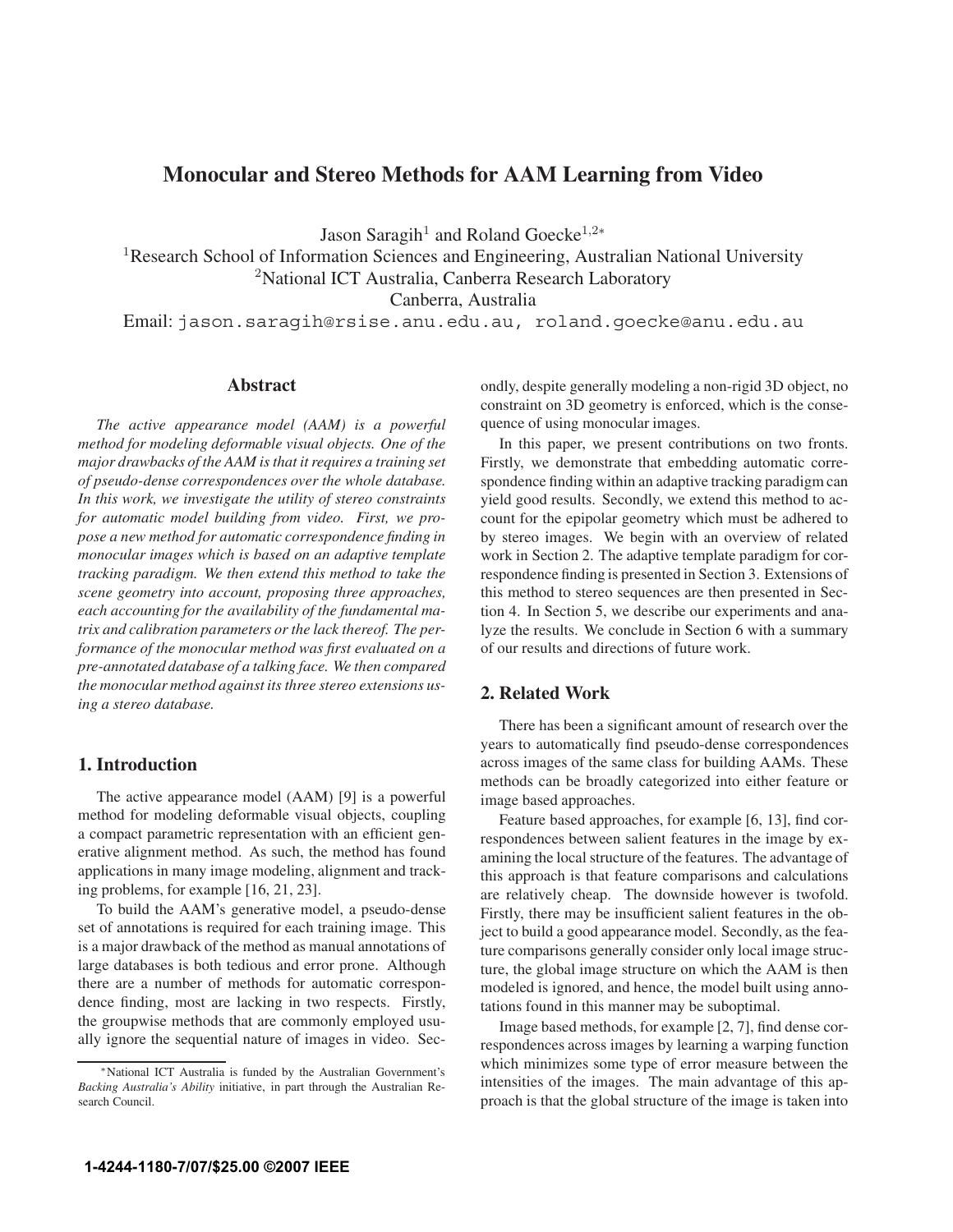account, better mimicking the AAM for which the correspondences will be used later. The main drawback of this approach is that to accurately represent the shape variations of the visual object, the warping function will generally need to be parametrized using a large number of landmarks. This, in turn, leads to a very large optimization problem which is slow to optimize and prone to terminating in local minima.

There has been comparatively little research in building AAMs from image sequences. In [24], the authors track the most salient features independently throughout a sequence. Although this method can be computationally cheap, it is essentially a feature based approach, suffering from the drawbacks described above. Even sparser is the attempt to incorporate scene geometry into the model building process. The utility of such an approach has been investigated in model fitting, however. In [14], for example, the fidelity of AAM fitting was improved by simultaneously fitting to a number of images of the same scene using independent AAMs linked by a pre-learnt 3D shape model.

# **3. Adaptive Template Tracking**

In video databases, it is advantageous to assume that the change in the objects appearance between consecutive frames is small. As such, a deformable template annotated in the first frame can be propagated through the sequence by sequentially finding the small perturbations in the warping and lighting function which brings each frame to the next one in the sequence.

There are difficulties here, however, regarding how to treat the changes in the object's appearance throughout the sequence. Although the object's appearance in the previous frame is usually a good approximation to that of the current frame, small misalignments in the fitting process can accumulate throughout the sequence, leading to the drifting phenomenon. There are a number of approaches to the template update problem which minimize drifting, for example [19, 20, 25]. In this work, we follow the approach in [19], where the object's texture is modeled as a weighted sum of an initial template and the texture from the most recent image:

$$
\mathbf{T}(\mathbf{x}) = \gamma \mathbf{T}_0(\mathbf{x}) + (1 - \gamma) \mathbf{T}_{t-1}(\mathbf{x}). \tag{1}
$$

The parameter  $\gamma \in (0...1)$  is a grounding factor which reduces drifting whist allowing the template to adapt to the current object's texture.

Apart from this template adaptation process, we also account for global changes in lighting between the template and the object in the current frame using the linear model:

$$
\mathbf{t}(\mathbf{x}; \mathbf{q}) = \alpha \mathbf{T}(\mathbf{x}) + \beta,\tag{2}
$$

where  $\mathbf{t}(\mathbf{x}; \mathbf{q})$  is the texture model to be fitted to the current image and  $\mathbf{q} = (\alpha, \beta)$  are the global lighting parameters.

To fit the template to the current image, we minimize the following cost function:

$$
C = C_D + w_S C_S, \t\t(3)
$$

where  $C_D$  is a data term which measures the similarity between the warped image and the template and  $C_S$  is a smoothing term which penalizes complex deformations induced by the warping function. The smoothing weight  $w_S$ regularizes the trade off between these two terms in the total cost.

#### **3.1. The Data Term**

To account for differences in appearance between the template and the image, the data term is chosen to be a robust penalization of the pixel-by-pixel difference:

$$
C_D = \sum_{\mathbf{x} \in \Omega} \rho(E(\mathbf{x}); \sigma), \tag{4}
$$

where  $\Omega$  is the template's spatial domain and

$$
E(\mathbf{x}) = \mathbf{t}(\mathbf{x}; \mathbf{q}) - I(\mathbf{W}(\mathbf{x}; \mathbf{p}))
$$
 (5)

is the texture residual at pixel **x**. Here,  $I(W(x, p))$  is the texture of image **I** warped back to the reference frame at location **x** using the warp  $W(x; p)$ , parameterized by a set of landmarks  $\mathbf{p} = [\mathbf{x}_1; \dots; \mathbf{x}_n]$ . To simplify notation in the following, a pixel location in the reference frame warped onto the image will be written as:

$$
\vec{x} = W(x; p) \tag{6}
$$

As a robust penalizer, we use the *Geman-McClure* function:

$$
\rho(r;\sigma) = \frac{r^2}{\sigma^2 + r^2},\tag{7}
$$

which has been used extensively for optical flow estimation [3, 4]. For the choice of the scaling parameter  $\sigma$ , we follow the work in [22] and assume a contaminated Gaussian distribution for the residuals. With this, the authors derive  $\sigma$  from the median of the absolute residuals:

$$
\sigma = 1.4826 \text{ med } (|E(\mathbf{x})|)
$$
 (8)

which they claim to tolerate almost 50% of outliers when the assumption holds.

As the relationship between the parameters **p** and the image pixels is generally nonlinear, minimizing Equation (3) requires a general-purpose nonlinear optimizer. Since we assume the object's appearance changes only by a small amount between frames, the estimate of the warp and lighting parameters from the previous frame is assumed to lie within the quadratic region of the cost function of the current frame. As such, we use the Gauss-Newton method,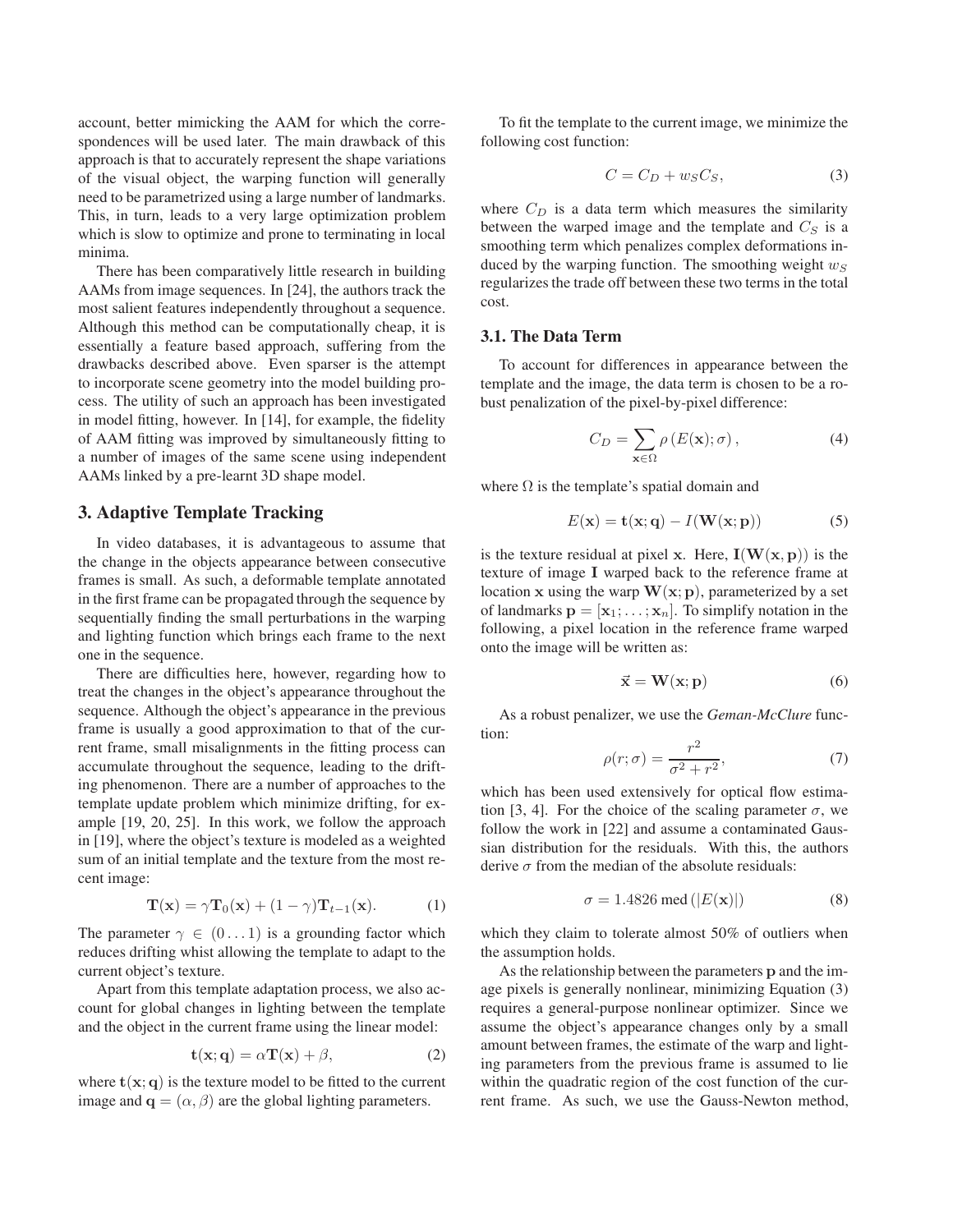which can be expected to exhibit superlinear if not quadratic convergence baring the assumptions hold [10]. To allow the use of the robust error function in the Gauss-Newton method, we follow the approach in [1] and replace the data term in Equation (4) with:

$$
C_D = \sum_{\mathbf{x} \in \Omega} \varrho \left( E(\mathbf{x})^2; \sigma \right) \tag{9}
$$

and the robust error function with:

$$
\varrho(r;\sigma) = \frac{r}{\sigma^2 + r}.\tag{10}
$$

This requires only that the error function is symmetric, which is satisfied by the Geman McClure function.

With this formulation, the gradient and Gauss-Newton Hessian of the data term are given by:

$$
\mathbf{g}_D = \sum_{\mathbf{x} \in \Omega} \varrho'(E(\mathbf{x})^2) \mathbf{J}_D(\mathbf{x})^T E(\mathbf{x}) \tag{11}
$$

$$
\mathbf{H}_D = \sum_{\mathbf{x} \in \Omega} \varrho'(E(\mathbf{x})^2) \mathbf{J}_D(\mathbf{x})^T \mathbf{J}_D(\mathbf{x}), \qquad (12)
$$

where  $\varrho'(E(\mathbf{x})^2)$  is the derivative of the reformulated robust<br>error function and error function and

$$
\mathbf{J}_D(\mathbf{x}) = \left[ -\nabla I(\vec{\mathbf{x}}) \frac{\partial \vec{\mathbf{x}}}{\partial \mathbf{p}}, \mathbf{T}(\mathbf{x}), 1 \right]
$$
(13)

is the Jacobian at **x**. Here, <sup>∇</sup>**I** is the spatial gradient of the current image,  $\frac{\partial \vec{x}}{\partial p}$  is the derivative of the warped pixel locations with respect to the landmarks, and the last two columns are the components of the Jacobian pertaining to the global lighting and bias **q** (see Equations (2) and (5)).

Following [8], we use a piecewise affine function for the warping where the landmarks are triangulated and the motion of pixels within the same triangle are assumed to exhibit affine motion with the same parameters. This warping function gives significant computational savings over other methods such B-splines or thin plate splines. Since the warped location of each pixel depends only on the landmarks making up the triangle containing it, only entries of the gradient and Hessian pertaining to these landmarks need to be updated in each component of the sum's in equations (11) and (12).

#### **3.2. The Smoothing Term**

Without any constraint on landmark deformation, the optimization is likely to terminate in a local minima. The purpose of the smoothing term  $C_S$  in Equation (3) is, hence, to penalize complex deformations. Taking inspiration from variational optical flow estimation [5], we penalize the *differences* between landmark deformations as follows:

$$
C_S = \sum_{i,j}^{n-1} \kappa_{ij} ||(\mathbf{x}_i - \mathbf{x}_i^0) - (\mathbf{x}_j - \mathbf{x}_j^0) ||^2, \qquad (14)
$$

where  $\mathbf{x}_i^0$  is the pixel location in the image from which the deformation of landmark  $\mathbf{x}_i$  is measured and deformation of landmark  $x_i$  is measured, and

$$
\kappa_{ij} = \frac{\exp\left(-\frac{\|\mathbf{x}_i^0 - \mathbf{x}_j^0\|^2}{2\nu_s^2}\right)}{\sum_j^{n-1} \exp\left(-\frac{\|\mathbf{x}_i^0 - \mathbf{x}_j^0\|^2}{2\nu_s^2}\right)}
$$
(15)

is a weighting term which encourages points which are close to each other to deform in a fashion more similar than those which are further apart. Also, rather than measuring deformation from the shape in the reference frame, the anisotropic deformation of a linear object is better accounted for by measuring deformation from the previous frame.

As the smoothing term is quadratic in the landmark locations, the Gauss-Newton Hessian of this term is fixed and can be precalculated as follows:

$$
\mathbf{H}_{S} = \sum_{i,j}^{n-1} \kappa_{ij} \left[ \mathbf{J}_{x}(i,j)^{T} \mathbf{J}_{x}(i,j) + \mathbf{J}_{y}(i,j)^{T} \mathbf{J}_{y}(i,j) \right]
$$
\n(16)

where the  $k<sup>th</sup>$  entry of the smoothing term's Jacobian in the x-direction is given by:

$$
\mathbf{J}_x(i,j)^k = \begin{cases} 1 & \text{if } k = 2i \\ -1 & \text{if } k = 2j \\ 0 & \text{otherwise} \end{cases}
$$
 (17)

and similarly for  $J_y$ . With this, the gradient is as follows:

$$
\mathbf{g}_S = \sum_{i,j}^{n-1} \kappa_{ij} \left[ \mathbf{J}_x(i,j), \mathbf{J}_y(i,j) \right] (\mathbf{x}_i - \mathbf{x}_j - \mathbf{x}_i^0 + \mathbf{x}_j^0) \tag{18}
$$

Finally, using equations (11), (12), (16) and (18) for the expressions of the gradient and Hessians, the Gauss-Newton parameter updates are given by:

$$
[\Delta \mathbf{p}; \Delta \mathbf{q}] = -\mathbf{H}^{-1}\mathbf{g},\tag{19}
$$

with

$$
\mathbf{g} = \mathbf{g}_D + w_S \left[ \mathbf{g}_S; \mathbf{0} \right] \tag{20}
$$

$$
\mathbf{H} = \mathbf{H}_D + w_S \begin{bmatrix} \mathbf{H}_S & \mathbf{0} \\ \mathbf{0} & \mathbf{0} \end{bmatrix}, \tag{21}
$$

where the zeros result because the smoothing term is not dependent on the lighting parameters.

#### **4. Tracking with Stereo Constraints**

When the database consists of stereo sequences, we can further constrain the tracking process using the scene's geometry. Here, we consider three cases. In the first case, we assume that nothing is known about the geometry of the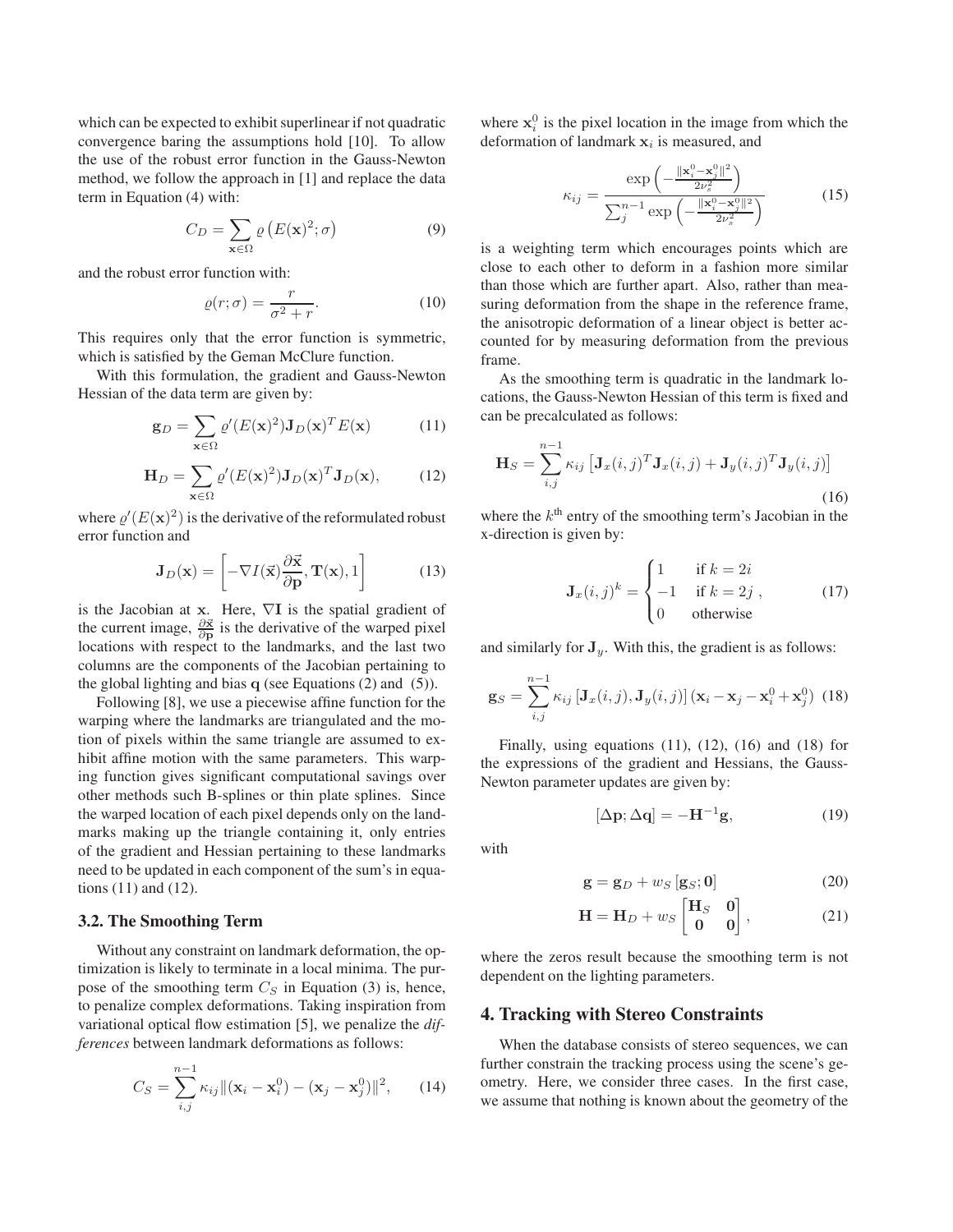scene. Secondly, we assume that the fundamental matrix relating the stereo pairs is known. Finally, we assume that we also know the intrinsic camera parameters. In all these cases, we assume that an initial estimate of a landmark correspondences in the stereo pair of the first frame is available.

### **4.1. Initial Correspondence Refinement**

The initial estimate of the landmark correspondences are obtained from a manual annotation of the stereo pair of the first frame in all sequences. This process is usually error prone as it depends on a subjective decision about locations which are most similar. In this section, we describe a method used to refine the initial landmark estimates such that they better correspond. To this end, we propose minimizing the following cost function:

$$
C = C_C + w_S C_S + w_E C_E, \qquad (22)
$$

where  $C_C$  is a data term,  $C_S$  is a smoothing term and  $C_E$  is an epipolar constraint. We assume that the landmarks in one of the stereo pairs are fixed and optimize over the landmarks in the other image only, using the Gauss-Newton method.

For the data term, we utilize the color constancy assumption, commonly used in stereo matching:

$$
C_C = \sum_{\mathbf{x} \in \Omega} \varrho \left( \left[ \alpha_C \mathbf{I}_1(\mathbf{x}) + \beta_C - \mathbf{I}_2(\vec{\mathbf{x}}) \right]^2; \sigma \right), \qquad (23)
$$

where  $\rho$  is given in Equation (10),  $\alpha_C$  and  $\beta_C$  are global lighting parameters,  $\mathbf{I}_1(\mathbf{x})$  is the texture of the fixed image at location **x** and  $I_2(\vec{x})$  is its stereo pair at the warped pixel location. The robust penalization is required to account for texture differences which arise from the warping process and differences in noise between the images. The Jacobian of the color constancy term takes the following form:

$$
\mathbf{J}_C(\mathbf{x}) = \left[ -\nabla \mathbf{I}_2(\vec{\mathbf{x}}) \frac{\partial \vec{\mathbf{x}}}{\partial \mathbf{p}}, \mathbf{I}_1(\mathbf{x}), 1 \right].
$$
 (24)

The gradient and Gauss-Newton Hessian then take the same form as Equations (11) and (12), substituting  $J_D$  for  $J_C$ .

The deformation complexity between the stereo pairs is penalized as described in Section 3.2. The only difference here is that the reference landmarks from which deformation is computed are the landmarks in the fixed image rather than the previous image in the sequence.

To encourage the landmarks to adhere to scene geometry, the following epipolar constraint is used:

$$
C_E = \sum_{i}^{n-1} \left(\tilde{\mathbf{x}}_i^T \mathbf{F} \tilde{\mathbf{x}}_i^0\right)^2, \tag{25}
$$

where **F** is the fundamental matrix,  $\tilde{\mathbf{x}}_i$  is the homogeneous point of the *i*<sup>th</sup> landmark  $[x_i; y_i; 1]$  and  $\tilde{\mathbf{x}}_i^0$  is that of the corresponding point in the fixed image. The squared term is reresponding point in the fixed image. The squared term is required to ensure the cost of this constraint is positive. This

is effectively a soft constraint on the epipolar geometry of the landmarks. As the weight  $w_E$  tends to infinity, this term becomes a hard constraint. In practice,  $w_E$  is chosen to be a suitably large constant.

If the fundamental matrix relating the stereo pairs is known, the gradient and Gauss-Newton Hessian take on particularly simple forms. As this constraint is quadratic in  $x_i$ , the Gauss-Newton Hessian of this term is fixed:

$$
\mathbf{H}_E = \sum_{i}^{n-1} \mathbf{J}_E(i)^T \mathbf{J}_E(i), \tag{26}
$$

where the  $k<sup>th</sup>$  entry of the epipolar Jacobian is given by

$$
\mathbf{J}_E(i)^k = \begin{cases} \mathbf{F}_0 \tilde{\mathbf{x}}_i^0 & \text{if } k = 2i \\ \mathbf{F}_1 \tilde{\mathbf{x}}_i^0 & \text{if } k = 2i + 1 \\ 0 & \text{otherwise} \end{cases}
$$
 (27)

with  $\mathbf{F}_l$  denoting the  $l^{\text{th}}$  row of **F**. The gradient of this constraint is then: straint is then:

$$
\mathbf{g}_E = \sum_{i}^{n-1} \left( \tilde{\mathbf{x}}_i^T \mathbf{F} \tilde{\mathbf{x}}_i^0 \right) \mathbf{J}_E(i)^T
$$
 (28)

If **F** is unknown, we must optimize both over the landmarks as well as the fundamental matrix. However, optimizing in the space of fundamental matrices is non-trivial. Nonetheless, for a given set of landmarks in both images, an estimate of **F** can be easily obtained using the 8-point algorithm [18]. As such, the derivative of the fundamental matrix with respect to the landmark locations can be found through finite differences:

$$
\frac{\partial \mathbf{F}}{\partial x_i} = \frac{\psi(\dots, x_i + \delta, \dots) - \psi(\dots, x_i - \delta, \dots)}{2\delta}, \quad (29)
$$

where  $\delta$  is a suitably small constant and  $\psi$  is the 8-point algorithm, taking as its input a set of corresponding landmarks and returning a fundamental matrix. With this, the  $k<sup>th</sup>$  entry of the epipolar constraints' Jacobian is now given by:

$$
\hat{\mathbf{J}}_E(i)^k = \tilde{\mathbf{x}}_k^T \frac{\partial \mathbf{F}}{\partial \mathbf{p}(k)} \tilde{\mathbf{x}}_k^0 + \mathbf{J}_E(i)^k.
$$
 (30)

The form of the gradient and Gauss-Newton Hessian are still those given in Equations (28) and (26), but now the Hessian is no longer fixed.

With the forms given above for the gradient and Hessians of each term, the gradient and Hessian of the cost function in Equation (22) can be computed by a weighted sum of the gradient and Hessians of the individual terms, with their entries reordered appropriately.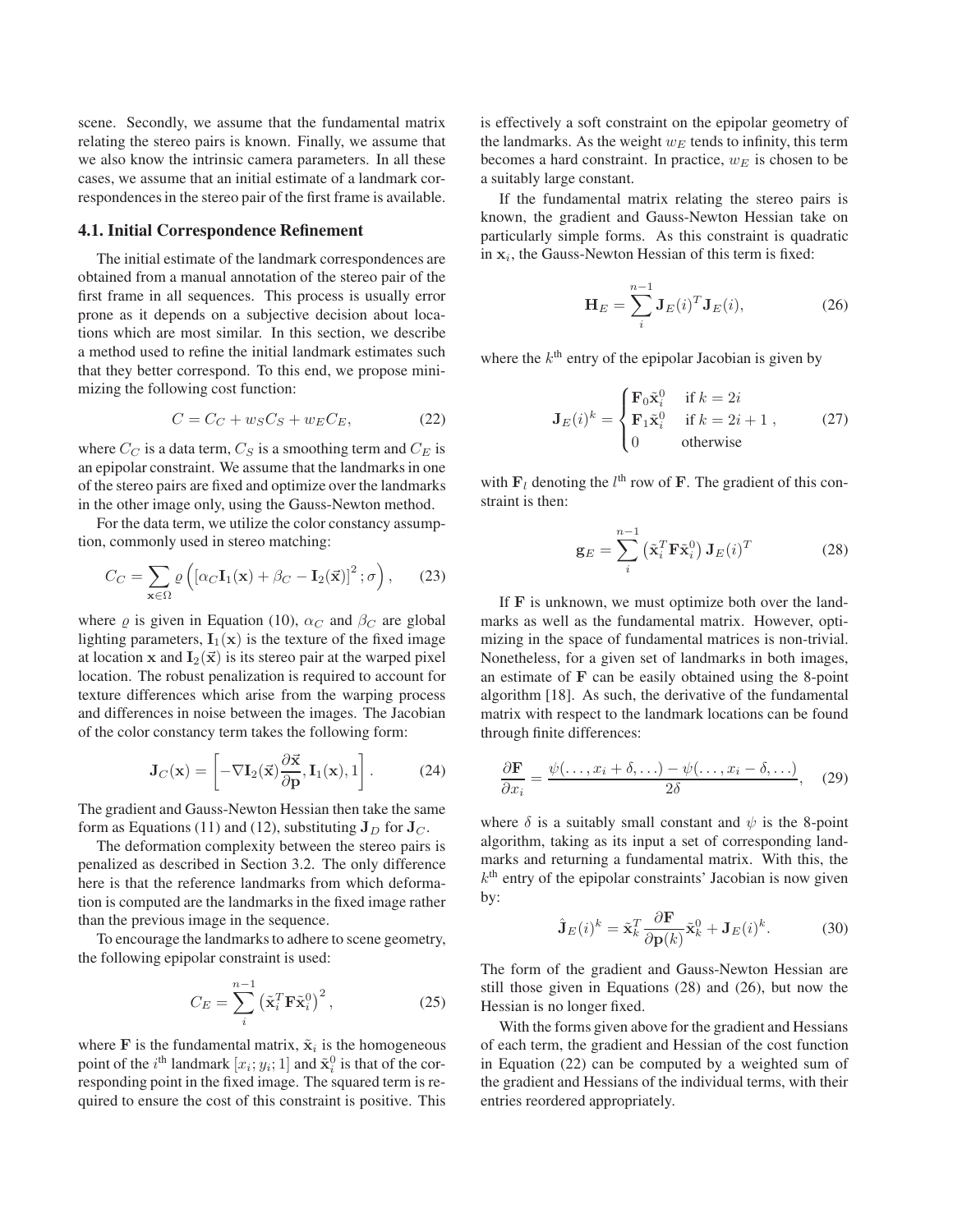#### **4.2. Unknown Fundamental Matrix**

There may be scenarios where the fundamental matrix relating the stereo images in the sequence is not available. This may be the case if the cameras are moving or the intrinsic parameters change throughout the sequence, for example when zooming. For this, we propose minimizing the following cost function:

$$
C = C_{D_1} + C_{D_2} + w_C C_C + w_S (C_{S_1} + C_{S_2}) + w_E C_E
$$
 (31)

for every frame in the sequence, with respect to landmarks in both images,  $\mathbf{p}_1$  and  $\mathbf{p}_2$ , as well as six global lighting parameters. Here,  $C_{D_1}$  and  $C_{D_2}$  take the form of the data term in Equation (9), where the templates and landmarks used in Equation (5) are unique to each of the images in the stereo pair.  $C_{S_1}$  and  $C_{S_2}$  are smoothing terms given in Equation (14), one for each set of landmarks.

The term  $C_C$  is a color constancy term similar to that in Equation (23), however both images are now warped to the reference frame:

$$
C_C = \sum_{\mathbf{x} \in \Omega} \rho \left( \left[ \alpha_C \mathbf{I}_1(\vec{\mathbf{u}}) + \beta_C - \mathbf{I}_2(\vec{\mathbf{v}}) \right]^2; \sigma \right), \qquad (32)
$$

where  $\vec{u}$  are the warped pixel locations as given in Equation (6) with the warp parameterized by  $\mathbf{p}_1 = [\mathbf{u}_1; \dots; \mathbf{u}_n],$ the landmark locations in the first image of the stereo pair. Similarly,  $\vec{v}$  is that of the second image. The effect of this is that the Jacobian of this term takes a slightly different form from that in Equation (24):

$$
\mathbf{J}_C(\mathbf{x}) = \left[ \nabla \mathbf{I}_1(\vec{\mathbf{u}}) \frac{\partial \vec{\mathbf{u}}}{\partial \mathbf{p}_1} - \nabla \mathbf{I}_2(\vec{\mathbf{v}}) \frac{\partial \vec{\mathbf{v}}}{\partial \mathbf{p}_2}, \mathbf{I}_1(\vec{\mathbf{u}}), 1 \right].
$$
 (33)

The term  $C_E$  is an epipolar constraint similar to that in Equation (25), however, now the landmarks in both images are variables:

$$
C_E = \sum_{i}^{n-1} (\tilde{\mathbf{v}}_i^T \mathbf{F} \tilde{\mathbf{u}}_i)^2, \qquad (34)
$$

where  $\tilde{\mathbf{u}}_i$  is the homogeneous coordinate of  $\mathbf{u}_i$  and similarly for  $\tilde{\mathbf{v}}_i$ . As described in Section 4.1, for the case where **F** is unknown, we can find the derivative of this matrix with respect to the landmarks using finite differences (see Equation (29)). The Jacobian of this term is now twice as long, as we need to optimize over landmarks in both images, and takes the form:

$$
\mathbf{J}_E(i)^k = \begin{cases} M_k + \mathbf{F}_0 \tilde{\mathbf{u}}_i & \text{if } k = 2i \\ M_k + \mathbf{F}_1 \tilde{\mathbf{u}}_i & \text{if } k = 2i + 1 \\ M_k + \tilde{\mathbf{v}}_i^T \mathbf{F}^0 & \text{if } k = 2n + 2i \\ M_k + \tilde{\mathbf{v}}_i^T \mathbf{F}^1 & \text{if } k = 2n + 2i + 1 \\ M_k & \text{otherwise} \end{cases}, \quad (35)
$$

where  $\mathbf{F}_l$  denotes the  $l^{\text{th}}$  row and  $\mathbf{F}^l$  the  $l^{\text{th}}$  column of  $\mathbf{F}$  and

$$
M_k = \tilde{\mathbf{v}}_k^T \frac{\partial \mathbf{F}}{\partial \mathbf{p}(k)} \tilde{\mathbf{u}}_k.
$$
 (36)

### **4.3. Unknown Camera Calibration**

When the fundamental matrix throughout the sequence is known, we can use exactly the same cost function as that in Section 4.2. The only difference here is in the evaluation of the gradient and Hessian of the epipolar constraint. Since the fundamental matrix is known, the  $k<sup>th</sup>$  entry of the epipolar Jacobian in Equation (35) becomes:

$$
\hat{\mathbf{J}}_E(i)^k = \mathbf{J}_E(i)^k - M_k \tag{37}
$$

#### **4.4. Known Scene Geometry**

When the camera calibrations as well as the fundamental matrix are known, the projection matrices for each camera can be found [12]. With these, a set of 3D landmarks **p**3D can be found from the refined 2D landmarks (see Section 4.1). Propagating these 3D landmarks throughout the sequence is advantageous for a number of reasons. Firstly, optimization needs only be performed over 3D landmarks rather than two sets of 2D landmarks, leading to a more efficient fitting process. Secondly, the smoothing term in Equation (14) is invariant to translation, which, when extended to 3D, has the effect that it is scale invariant in the image plane as well. Finally, as the geometry of the scene is known, we can do away with the epipolar constraints used in the methods described in Sections 4.2 and 4.3.

In this scenario, we propose minimizing the following cost function:

$$
C = C_{D_1} + C_{D_2} + w_C C_C + w_S C_S \tag{38}
$$

where  $C_{D_1}$  and  $C_{D_2}$  are data terms defined in Equation (9) for each image,  $C_C$  is the color constancy term in Equation (32) and  $C<sub>S</sub>$  is a smoothness term as defined in Equation (14). The difference between these terms and the ones described previously is that here they depend on the 3D landmarks of the model, rather than the two sets of 2D landmarks. For example, the Jacobian of the data term in Equation (13) is now given by:

$$
\mathbf{J}_D(\mathbf{x}) = \left[ -\nabla I(\vec{\mathbf{x}}) \frac{\partial \vec{\mathbf{x}}}{\partial \mathbf{p}^{\text{2D}}} \frac{\partial \mathbf{p}^{\text{2D}}}{\partial \mathbf{p}^{\text{3D}}} , \mathbf{T}(\mathbf{x}), 1 \right],\tag{39}
$$

where  $\frac{\partial \mathbf{p}^{2D}}{\partial \mathbf{p}^{3D}}$  is the derivative of the 2D landmarks with respect to the 3D landmarks.

### **5. Experiments**

To motivate our approach, we conducted two sets of experiments. The first is an evaluation of the monocular tracking method described in Section 3. For this, we used the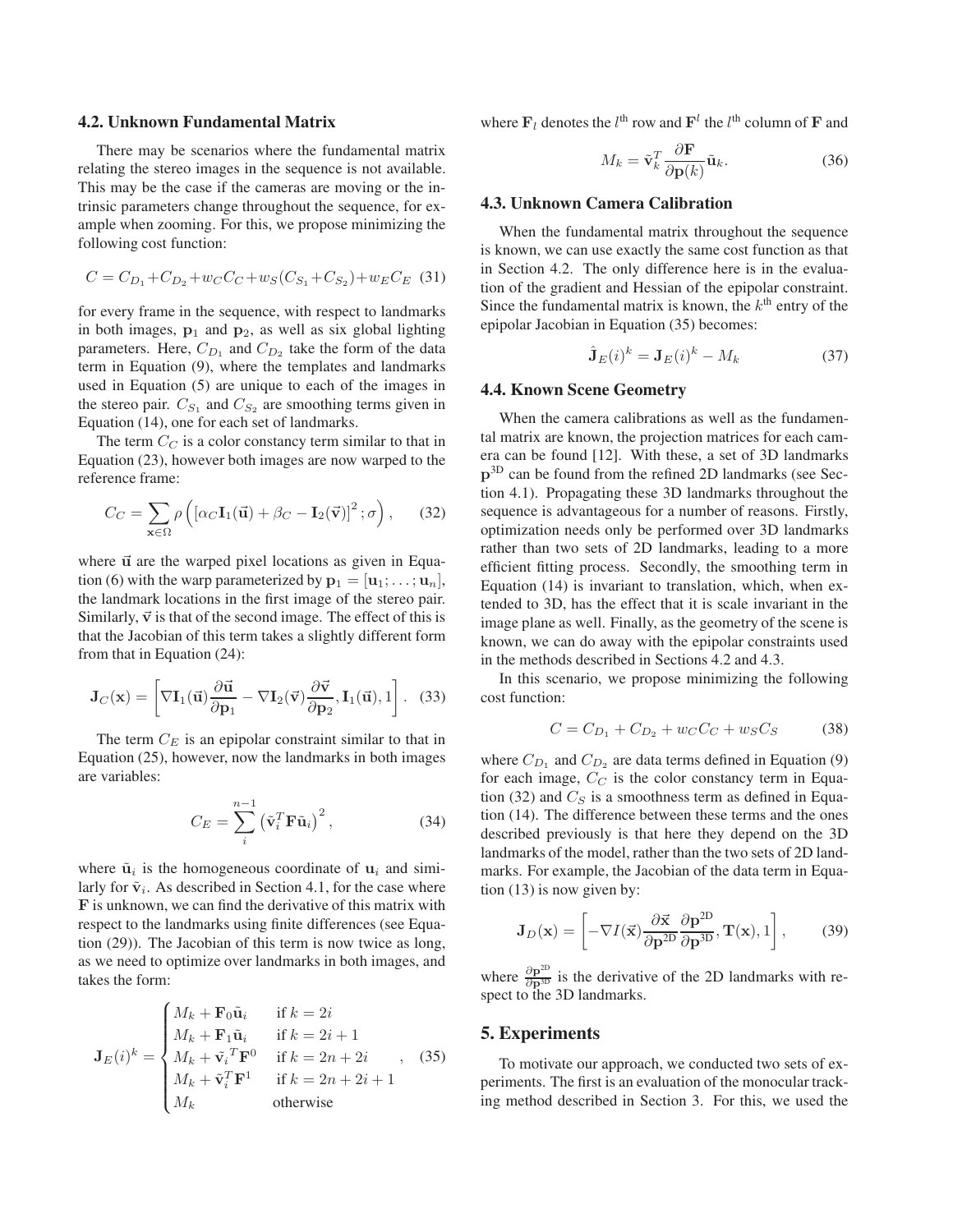FGNet talking face database<sup>1</sup>. In the second set of experiments, we evaluate the utility of adding scene geometry into the fitting process. For this, we used the stereo database AVOZES [11]. In all experiments we set  $w_C = 1$ ,  $\nu = 10$ , and  $w_E$  one order of magnitude larger than the typical total pixel error.

### **5.1. Monocular Method**

The FGNet talking face database is a sequence of 5000 annotated images with 68 landmarks out of which we used the first 1000 to test the method described in Section 3. To evaluate the quality of the found correspondences we built a separate model for shape and texture. The shapes are first registered using Procrustes alignment to remove rigid motion from the data. PCA is applied separately to shape and texture to obtain their modes and magnitude of variation. Assuming the distributions of both shape and texture follow that of a degenerate Gaussian, the quality of the model can be assessed through the *compactness* of the resulting distribution [15]. This is approximated by the volume of covariance:

$$
Q = \sum_{i=1}^{N} \lambda_i,
$$
\n(40)

where  $\lambda_i$  is the eigenvalue of the  $i^{\text{th}}$  mode of variation. To avoid discarding different amounts of energy as noise in different trials, we use all non-zero eigenvalues. Unlike that suggested in [15], however, we argue that the quality of a model cannot be assessed through the shape or texture compactness independently. This is because the parameter settings at which  $Q_s$ , the shape compactness, is optimal generally disagrees with that of  $Q_t$ , the texture compactness.



Figure 1. Monocular Tracking results:(a). *Q<sup>s</sup>* vs. *w<sup>S</sup>* (b). *Q<sup>t</sup>* vs.  $w_S$  (c). Total point-to-point error vs.  $w_S$  (d).  $Q_s$  vs.  $Q_t$ .

As such, we ran the monocular tracking algorithm on the database at a number of different settings of the smoothing weight  $w<sub>S</sub>$ , the results of which are shown in Figure 1. Plots (a) and (b) illustrate the effect of different smoothing weights on  $Q_s$  and  $Q_t$ , respectively. As expected, as  $w_S$  is increased,  $Q_s$  improves but  $Q_t$  degrades. Plot (c) illustrates the effect of  $w_S$  on the total point-to-point error in all images between the supplied annotations with those obtained using our method. The optimal setting of the smoothing weight, with respect to the supplied annotations, is clearly visible as a minimum at  $w_S = 23.84$ . Increasing  $w_S$  beyond this value over-constrains the shape, leading to increasing point-to-point error. The relationship between  $Q_s$ and  $Q_t$  is illustrated in plot (d). It is worth noting here that models built using some settings of  $w_S$  actually exhibit better compactness compared to that built using the supplied annotations, confirming our observation that manual annotation is subjective and prone to error.

#### **5.2. Stereo Methods**

The AVOZES database consists of stereo sequences of 20 speakers uttering a variety of phrases, with each sequence ranging from 90 to 120 frames in length. For experiments in this section, we used four female and four male subjects from the continuous speech section of the database. The intrinsic and extrinsic camera parameters are supplied with the database, allowing the fundamental and projection matrices to be calculated. Annotations are not available for this database however, and hence we use it in a comparative setting between the monocular method and the three stereo methods proposed in Section 4. In the following, we will refer to the method in Section 3 as Method 1 and the three stereo extensions in Sections 4.2, 4.3, and 4.4 as Method 2,3 and 4 respectively.

We manually annotated one stereo pair in every sequence with 83 landmarks. Using this as an initial correspondence estimate, we refined the landmark locations in the right image using the method described in Section 4.1, both using the provided fundamental matrix and assuming it is unknown. The 3D reconstruction of one of the subjects in the database is shown in Figure 2. As expected, the reconstruction using the manual annotations without refinement yielded a poor reconstruction. More surprisingly however, the reconstruction using landmarks refined with the supplied fundamental matrix also resulted in a poor reconstruction. In fact, using landmarks refined with an unknown fundamental matrix resulted in a much more qualitatively pleasing reconstruction. On closer inspection, we found that the fundamental matrix built from the supplied intrinsic and extrinsic camera parameters is erroneous. To see this, in Figure 3 the epipolar line of a landmark in the left image is drawn on the right image. Notice that the line does not pass through the same physical point in the right image (outer

<sup>1</sup>http://www.isbe.man.ac.uk/∼bim/data/talking face/talking face.html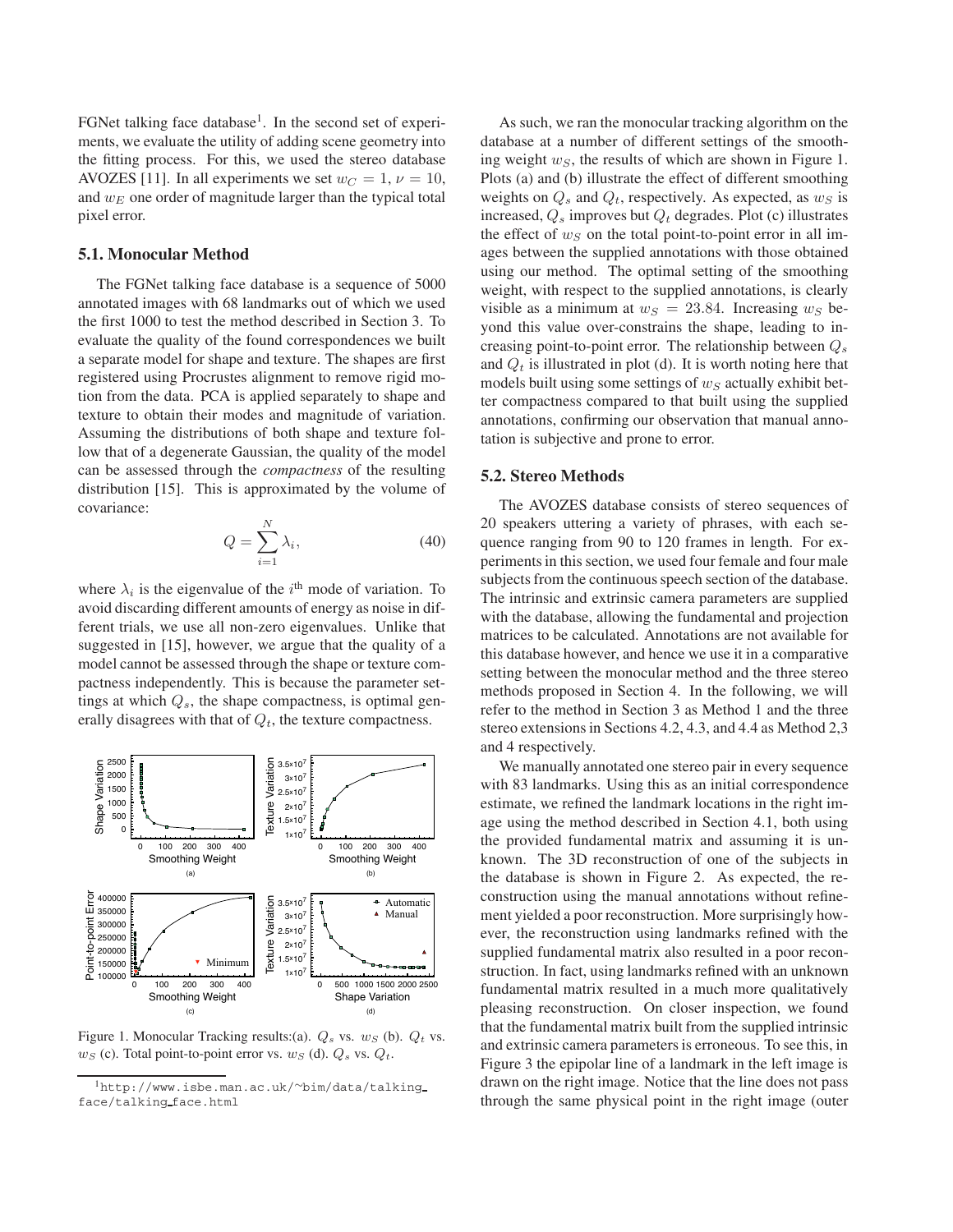

Figure 2. 3D Reconstruction of the reference image of subject f5 in AVOZES. Top row: stereo pair with manual annotations and triangulation shown. Bottom row (left to right): 3D reconstruction using manual annotations, refined annotations with unknown **F**, refined with **F** from supplied camera parameters.



Figure 3. Epipolar error of supplied camera parameters. Left: Image with fixed landmark. Right: Epipolar line of point in left image.

corner of right eye). Although only of the order of two to three pixels, the error here has the effect that the landmarks are constrained to move along epipolar lines which do not contain the same image structures. This in-turn yields the color constancy assumption, used to drive the refinement process, invalid.

Nonetheless, we ran the monocular tracking method and its three stereo extensions on the eight sequences from the database at different settings of  $w_S$ . To allow direct comparison between results, the initial correspondence in the first frame for all methods is set to the landmarks refined with unknown **F**. The monocular method was run independently on each of the streams in the stereo sequences. The quality of the model built using correspondences from each trial is calculated as described in Section 5.1 using images in both streams of the stereo sequences. Plots of  $Q_s$  against  $Q_t$  for all sequences are shown in Figure 4.

Methods 3 and 4, which utilized the supplied camera parameters, gave inconsistent results, outperforming Method 1 for some settings of  $w<sub>S</sub>$ , for example in plot (e) of Figure 4, but inconclusive over the whole set of experiments. However, Method 2 consistently outperformed Method 1 in almost all trials, in some cases by a significant margin (see plots (b) and (d) in Figure 4). From this we conclude that incorporating scene geometry does provide a useful constraint for automatic correspondence finding in sequences, however it is sensitive to the accuracy of the assumed scene geometry.

# **6. Conclusion**

We have presented a new method for automatic correspondence finding in image sequences by utilizing a tracking perspective. Three extensions to stereo sequences were also presented accounting for different stereo scenarios. Preliminary results show that the tracking paradigm works well in the monocular setting. We also found that epipolar constraints are capable of improving results further, however, they are sensitive to the accuracy of the camera parameters used.

There are a number of possibilities to improve on the current results. Temporal filtering of the landmark motion may improve the results. Also, utilizing an incremental linear model learning method, for example [17], rather than a fixed adaptive template may also improve the fitting process as variations in directions previously seen in the sequence can be accounted for by the texture model.

### **References**

- [1] S. Baker, R. Gross, and I. Matthews. Lucas-Kanade 20 Years On: A Unifying Framework: Part 3. Technical report, Robotics Institute, Carnegie Mellon University, Pittsburgh, PA, November 2003.
- [2] S. Baker, I. Matthews, and J. Schneider. Automatic Construction of Active Appearance Models as an Image Coding Problem. *IEEE Transactions on Pattern Analysis and Machine Intelligence*, 26(10):1380–1384, October 2004.
- [3] M. Black and P. Anandan. The Robust Estimation of Multiple Motions: Affine and Piecewise-smooth Flow Fields. Technical report, Xerox PARC, Dec 1993.
- [4] A. Blake, M. Isard, and D. Reynard. Learning to Track Curves in Motion. In *IEEE Conf. Decision Theory and Control*, pages 3788–3793, 1994.
- [5] T. Brox, A. Bruhn, N. Papenberg, and J. Weickert. High Accuracy Optical Flow Estimation Based on Theory of Warping. In *8th European Conference on Computer Vision*, volume 4, pages 25–36, Prague, Czech Republic, May 2004. Springer-Verlag.
- [6] H. Chui, L. Win, R. Schultz, J. S. Duncan, and A. Rangarajan. A Unified Non-rigid Feature Registration Method for Brain Mapping. *Medical Image Analysis*, 7(2):113–130, June 2003.
- [7] T. F. Cootes, S. Marsland, C. J. Twining, K. Smith, and C. J. Taylor. Groupwise Diffeomorphic Non-rigid Registration for Automatic Model Building. In *European Conference on Computer Vision*, pages 316–327, 2004.
- [8] T. F. Cootes, C. J. Twining, V. Petrovic, R. Schestowitz, and C. J. Taylor. Groupwise Construction of Appearance Models Using Piece-wise Affine Deformations. In *British Machine Vision Conference*, volume 2, pages 879–888, 2005.
- [9] G. Edwards, C. J. . Taylor, and T. F. Cootes. Interpreting Face Images Using Active Appearance Models. In *IEEE Int. Conf. Automatic Face and Gesture Recognition*, pages 300– 305, 1998.